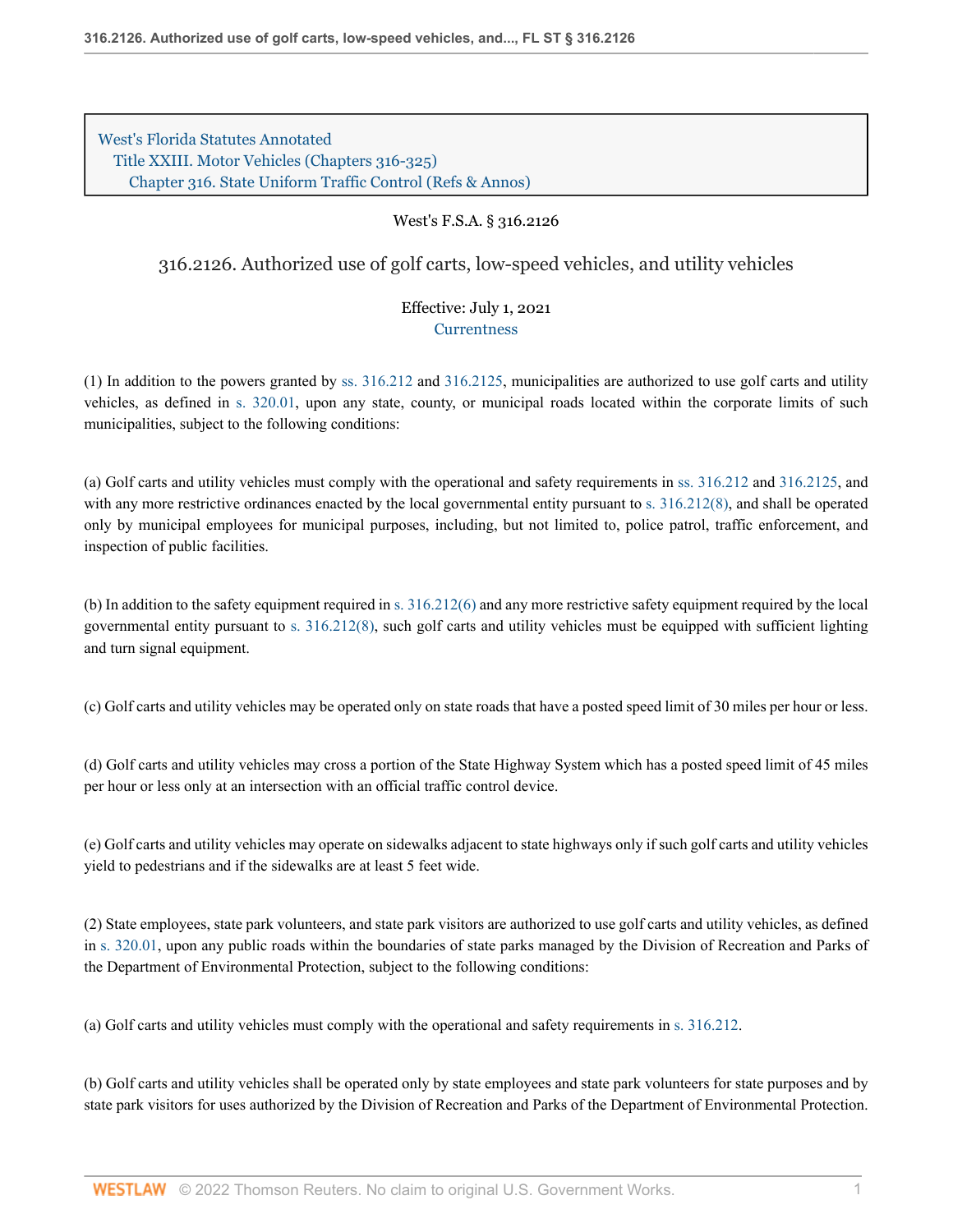(3)(a) As used in this subsection, the term:

1. "Golf cart" means a motor vehicle as defined in [s. 320.01\(22\)](http://www.westlaw.com/Link/Document/FullText?findType=L&pubNum=1000006&cite=FLSTS320.01&originatingDoc=N09E0AEB0DEC711EBB999A3C52DA54ECC&refType=SP&originationContext=document&vr=3.0&rs=cblt1.0&transitionType=DocumentItem&contextData=(sc.Search)#co_pp_721e00002e3b1), including vehicles modified to have a cargo platform or bin to transport parcels or a hitch to tow a trailer.

2. "Residential area" means areas zoned primarily or exclusively for single-family or multifamily residential use.

3. "Seasonal delivery personnel" means employees of a licensed commercial delivery service that has at least 10,000 persons employed in this state.

(b) Seasonal delivery personnel may use the following vehicles solely for the purpose of delivering express envelopes and packages having a maximum size of 130 inches for the combined length and girth and weighing not more than 150 pounds from midnight October 15 until midnight January 31 of each year:

1. Low-speed vehicles and utility vehicles as defined in [s. 320.01](http://www.westlaw.com/Link/Document/FullText?findType=L&pubNum=1000006&cite=FLSTS320.01&originatingDoc=N09E0AEB0DEC711EBB999A3C52DA54ECC&refType=LQ&originationContext=document&vr=3.0&rs=cblt1.0&transitionType=DocumentItem&contextData=(sc.Search)) upon any public road within a residential area that has a posted speed limit of 35 miles per hour or less.

2. Golf carts upon a public road within a residential area that has a posted speed limit of 30 miles per hour or less.

3. Golf carts upon a public road within a residential area that has a posted speed limit of 30 to 35 miles per hour, unless a municipality having jurisdiction over the public road has enacted an ordinance restricting personnel from driving on such roads.

Seasonal delivery personnel may pull a trailer from any of these vehicles.

(c) All vehicles specified in this subsection must be:

1. Marked in a conspicuous manner with the name of the delivery service.

2. Equipped with, at a minimum, the equipment required under [s. 316.212\(6\).](http://www.westlaw.com/Link/Document/FullText?findType=L&pubNum=1000006&cite=FLSTS316.212&originatingDoc=N09E0AEB0DEC711EBB999A3C52DA54ECC&refType=SP&originationContext=document&vr=3.0&rs=cblt1.0&transitionType=DocumentItem&contextData=(sc.Search)#co_pp_1e9a0000fd6a3)

3. Equipped with head lamps and tail lamps, in addition to the safety requirements in [s. 316.212\(6\),](http://www.westlaw.com/Link/Document/FullText?findType=L&pubNum=1000006&cite=FLSTS316.212&originatingDoc=N09E0AEB0DEC711EBB999A3C52DA54ECC&refType=SP&originationContext=document&vr=3.0&rs=cblt1.0&transitionType=DocumentItem&contextData=(sc.Search)#co_pp_1e9a0000fd6a3) if operated after sunset.

(4) Anyone operating a golf cart, low-speed vehicle, or utility vehicle pursuant to this section must possess a valid driver license as required by [s. 322.03.](http://www.westlaw.com/Link/Document/FullText?findType=L&pubNum=1000006&cite=FLSTS322.03&originatingDoc=N09E0AEB0DEC711EBB999A3C52DA54ECC&refType=LQ&originationContext=document&vr=3.0&rs=cblt1.0&transitionType=DocumentItem&contextData=(sc.Search))

(5) This section does not apply to the use of low-speed autonomous delivery vehicles.